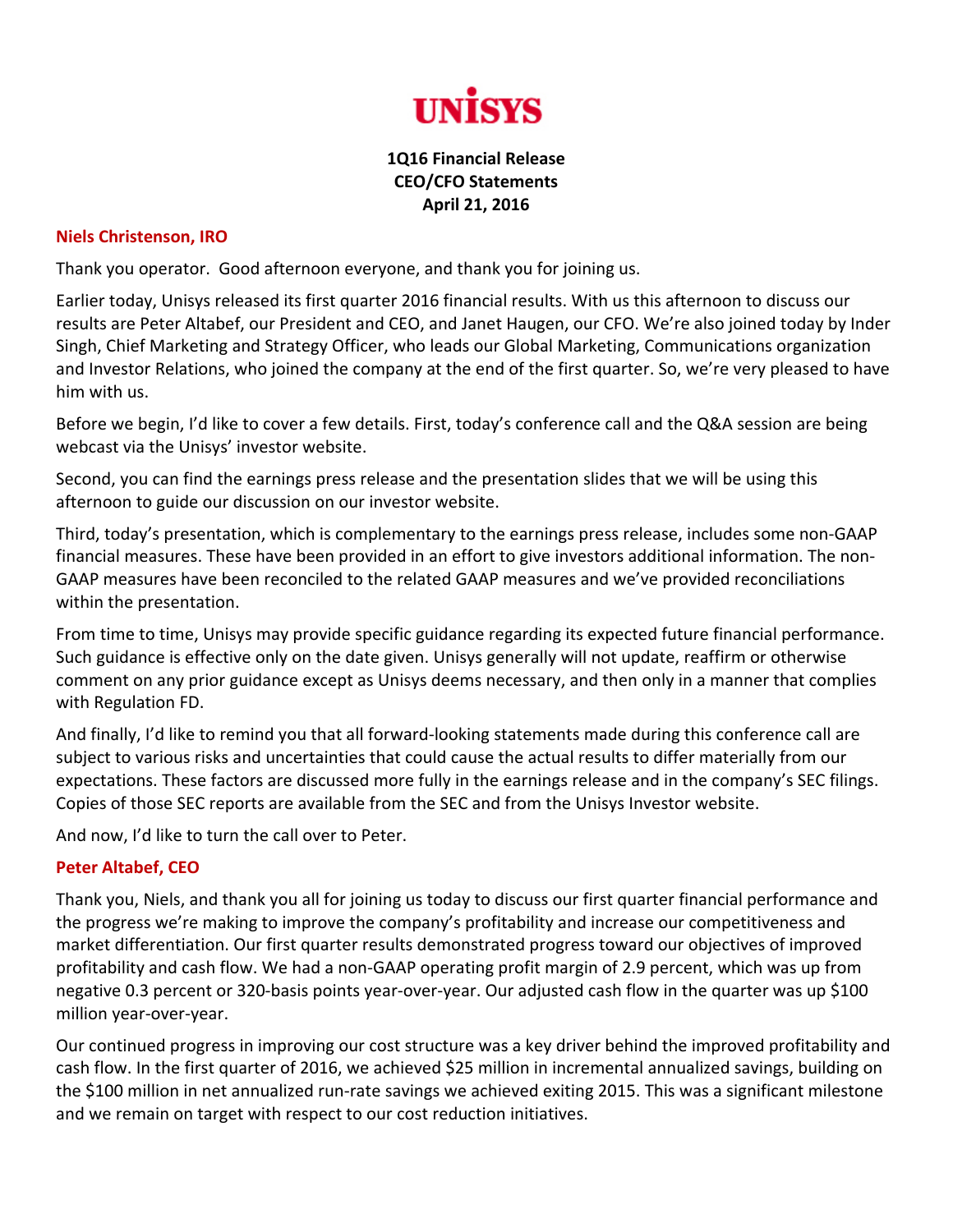In the first quarter of 2016, our revenue declined 3 percent on a constant currency basis, which was consistent with the guidance we provided. Services revenue declined 2 percent, also consistent with our expectations on a current currency basis. We're very pleased by the strong performance of our U.S. Federal business, which drove its sixth consecutive quarter of year‐over‐year Services revenue growth. Our Federal team continues to perform very well and distinguish Unisys in that market.

Services order bookings in the first quarter were down compared to the first quarter of 2015 and it was our second consecutive quarter of year-over-year declines. We have a strong pipeline for the remainder of 2016 and are aligning our sales and client executives to capitalize on the opportunities to drive bookings and grow backlog.

Our Technology business is lumpy quarter‐to‐quarter. And as expected, included fewer ClearPath Forward license renewals in the first quarter of 2016 than in the prior year. First quarter 2016 Technology revenue was down 10 percent on a constant currency year‐over‐year basis, which was also in line with our guidance.

We also completed a convertible note offering in March. While Janet will speak to the transaction in more detail, I am pleased that we were able to strengthen our balance sheet, provide the company with greater flexibility to meet our requirements, and expand our ability to invest in opportunities that can help build our business.

As much as our cost reduction efforts are an important element in improving our competitive position and enhancing the efficiency of our delivery engine, so too does the strong capital structure. The combination of a stronger balance sheet and cost structure creates a solid base for growth and enhances our go‐to‐market efforts. I believe we made significant progress with each of these foundational elements in the first quarter.

We worked aggressively throughout the quarter to strengthen our industry vertical go-to-market initiatives and to integrate our expanding and enhanced leveraged solutions into those initiatives.

In the quarter, we had success in extensions, expansions, and new logos. Within the Government sector, our Public business includes all government clients outside the U.S. federal government and accounted for 26 percent of our first quarter revenue.

During the quarter, we had a number of client wins. In Asia Pacific, the Australian Department of Immigration and Border Protection selected Unisys as its systems integration partner for the first phase of a new Traveler Border Clearance Platform that is designed to speed and automate the processing of lower risk travelers to focus resources on those of higher risk.

In EMEA, building on our expertise in justice and law enforcement, Unisys was selected by the Netherlands Ministry of Safety and Justice to implement and manage a new jail management solution for penitentiaries across the country. Unisys will use the Unisys Law Enforcement Application Framework, or U‐LEAF, to help provide high quality modern jail management services to custodial institutions throughout the Netherlands.

In Latin America, PRODESP, the government owned provider of IT services to the state of São Paulo, renewed on our ClearPath Forward platform, which supports multiple applications, registration, records, and identification systems for that state's more than 27 million citizens.

In the U.S., the Washington State Department of Social and Health Services awarded Unisys a five‐year \$20 million contract to provide a private cloud solution. Unisys' ClearPath Forward services are a core part of this as a service solution, providing streamlined and cost effective management for the cloud infrastructure and associated application environment.

The Federal business, which represented 21 percent of our first quarter revenue had several impressive wins in the quarter as well. NASA's Langley Research Center renewed its Simulation and Aircraft Services contract to which Unisys provides analysis, design, development, testing, operations, and maintenance for NASA's Flight Simulation Facilities and Research Aircraft Systems.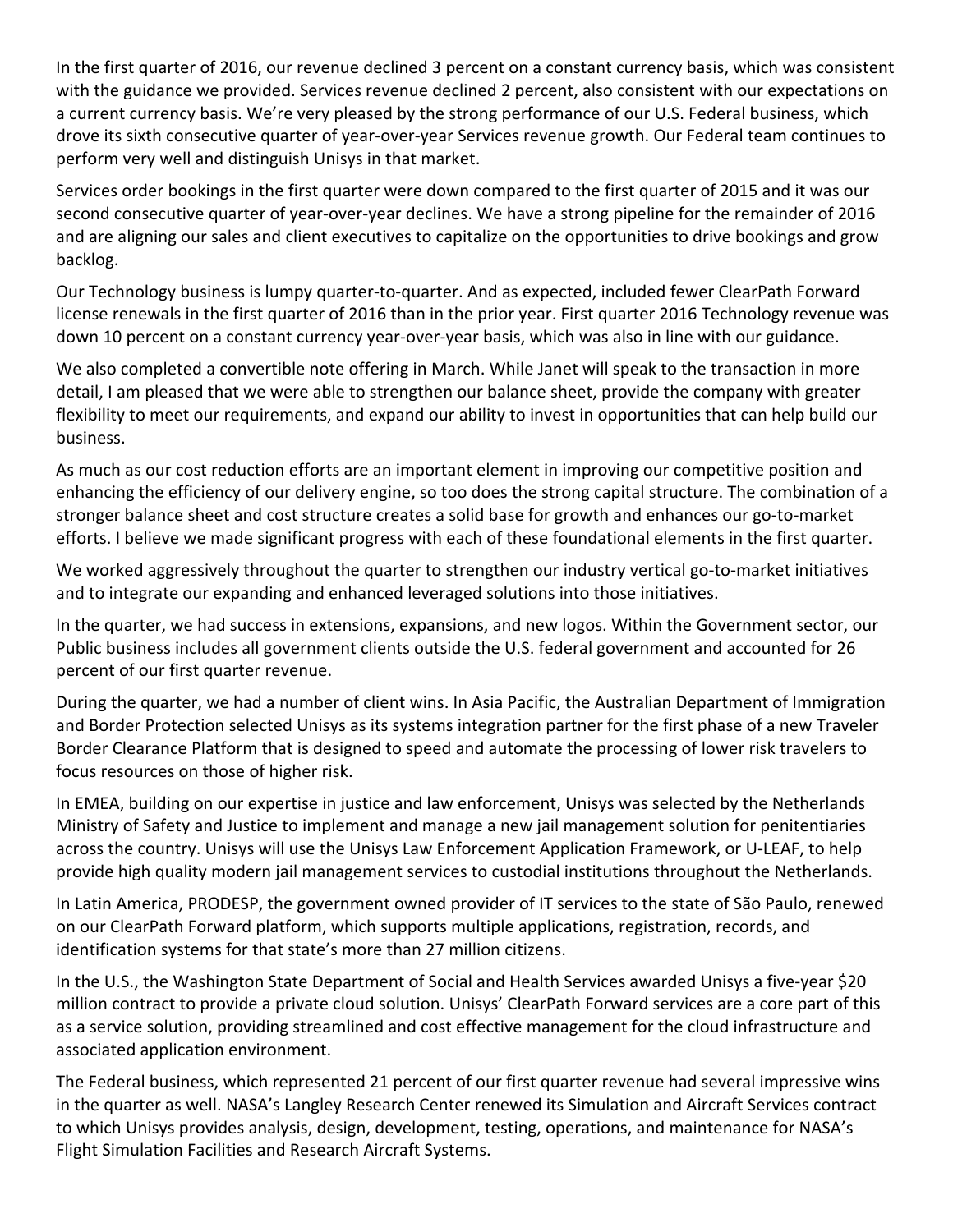We also won an application support contract with a law enforcement agency to support its detention services applications, which provide prisoner designation, housing, transportation, medical care, and detention information and analysis.

And we expanded an application services contract with an agency responsible for domestic security to provide new analytics, visualization, and common framework capabilities for passenger systems and redesign of cargo trade entity programs.

Moving on to the Commercial sector. The results of an active quarter in the Commercial sector, which represents 32 percent of our revenue. Air Canada in our Travel and Transportation industry extended and expanded its utilization of our cloud‐based air cargo application.

In Asia Pacific, HubSky Network Company, a new client, appointed Unisys to provide end‐to‐end design and consulting activities including data center planning, design implementation and management services for HubSky's new cloud‐based data center in Beijing.

Riverbed Technology, a leading provider of application performance infrastructure, selected Unisys as its partner in EMEA to provide on‐site installation and maintenance services for key Riverbed products, including converged‐infrastructure platforms for cloud‐enabled server virtualization, storage management and wide area network optimization.

And Eli Lilly extended and expanded our long‐standing global managed services relationship in support of its global IT operations and critical business functions.

Within the Financial Services sector, which represented 21 percent of our revenue in the first quarter, some key wins included, in Asia Pacific, a new banking client which chose Unisys to deliver check processing services to our BPO operations in the region.

In Latin America, Banco Nacional de Costa Rica renewed on our ClearPath Forward platform to run its core banking platform and the system that controls its ATM network.

As I mentioned before, security is a core focus for the company. I'd like to discuss security in three ways. Most broadly, our goal is to distinguish Unisys through a focused effort to build leading security protocols into all of our solutions company‐wide.

Second, while security will be increasingly evident in all our solutions, our specific security project portfolio is receiving more emphasis including managed security, security consulting, and security infrastructure services, as well as our Stealth security business. A good example of new work in this broader area is the Australian Department of Immigration and Border Protection contract, I mentioned earlier.

And third, we are very focused on growing our Stealth business, which includes as a service, licensing, services, and maintenance. Our Stealth offerings are examples of market-leading innovative software-based security solutions and we have expanded our Stealth solution suite from three offerings, which include Stealth(mobile), Stealth(core) and Stealth(cloud) to five with the addition of Stealth(identity) and Stealth(analytics).

This week we announced the availability of Stealth(cloud) for Microsoft Azure to seamlessly deliver micro‐ segmentation security from clients' enterprises to the Microsoft Azure cloud. Stealth(cloud) provides an additional layer of security that leverages and easily integrates with Microsoft Azure's existing strong security. Enterprises can dynamically and simply extend their on‐premise infrastructure to Azure using the extended data center capability of Stealth(cloud) that automates the shifting of secure workloads from their data centers directly into Azure. Stealth(cloud) for Azure enables clients to establish a single secure platform for both their data centers and their cloud environments, reducing complexity and cost in a hybrid environment, and removing roadblocks for many organizations looking to leverage the cloud.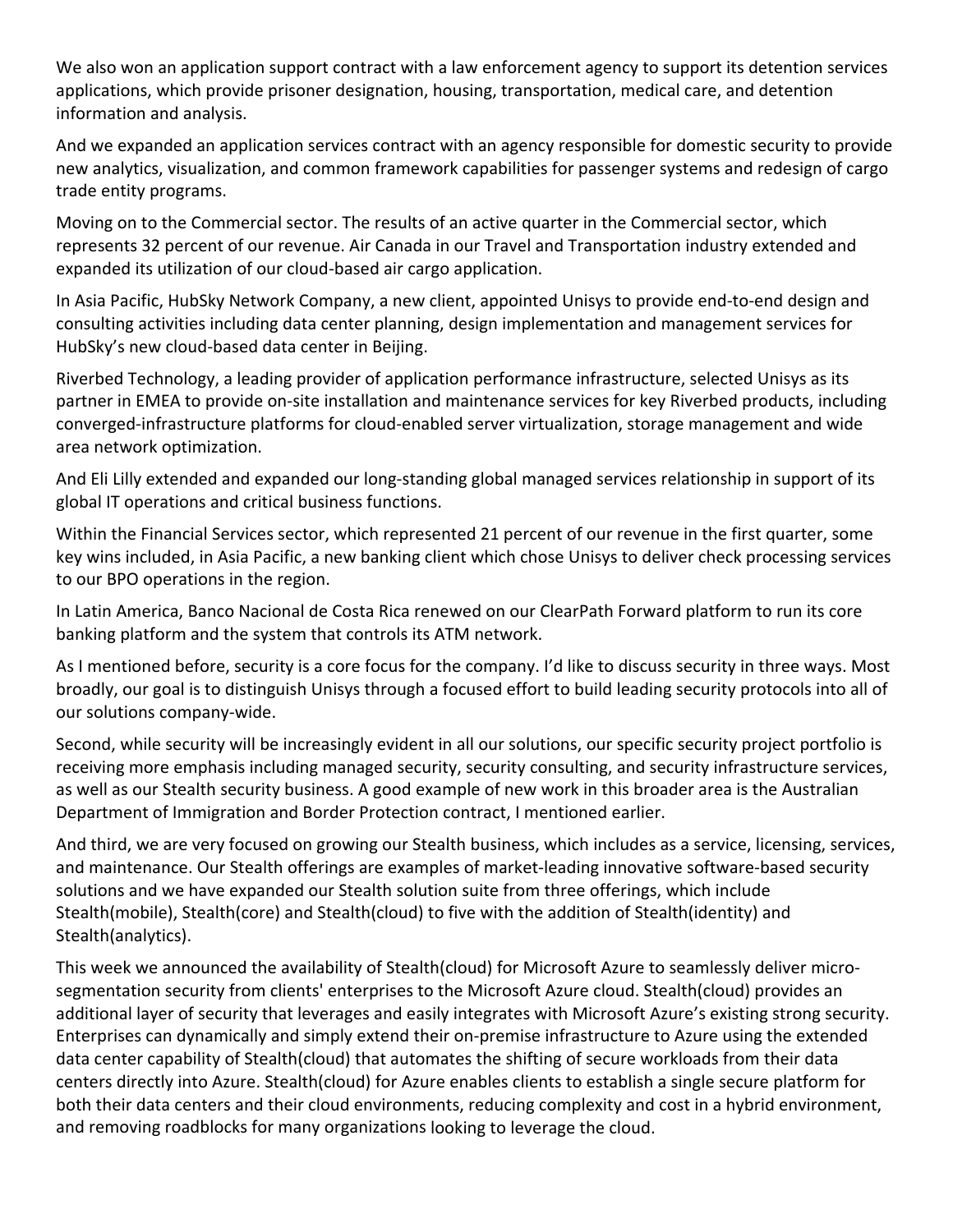During the quarter, new Stealth contracts included, a U.S. Defense Department agency that began using Stealth on Amazon Web Services, leveraging the extended data center capabilities to enhance security over sensitive data stored and analyzed in the public cloud. This is indicative of the interest we have seen in the Stealth-Amazon Web Services model, from the U.S. defense and intelligence community.

Our direct sales team which has also seen significant interest across our geographic base within the banking, energy, government, and retail industries, and we had number of wins including engagements with a large retailer and a multinational supplier of products and services to the oil, gas, and power generation industries.

In addition, earlier this week, we announced that ANGKASA has implemented the Unisys Stealth solution to secure personal information and account details accessed via its self‐service kiosks across Malaysia. This solution secures communication between the self‐service kiosks and ANGKASA's data center from hackers or unauthorized access, protects critical IT assets and secures sensitive customer data.

And yesterday, we announced that Mitel Networks Corporation, a business communications leader, is teaming with Unisys to offer Stealth security to protect mobile communications and cloud access for Mitel's 60 million users in 100 countries around the world. Unisys will provide new security‐enabled offerings to Mitel's mobile and enterprise customers based on our Stealth(mobile) security product. This will provide Mitel with a highly differentiated security offering for its diverse global client base, which can be easily integrated into its product line of voice‐over‐IP, mobility and cloud services. In addition, Mitel will be using Stealth to protect its own systems data and intellectual property.

In sum, we're seeing improved market penetration with Stealth, including improvements in the quality of the pipeline and a reduction in the average sales cycle.

As a follow‐up to a comment from an earlier call, I also wanted to discuss that we have now completed our evaluation of our software portfolio to identify and focus investment in a select group of offerings that are aligned to our integrated go‐to‐market priorities.

Finally, we have also continued to build our leadership team, and I'm very pleased that Inder Singh has joined the company as Chief Marketing and Strategy Officer. Inder leads our Global Marketing and Communications Organization, which as Niels mentioned, now includes Investor Relations. In just a month, Inder has enhanced our thinking on Unisys' branding, marketing and our outreach to investors and analysts.

In addition, Andy Stafford joined the company earlier this week as the leader of our global Services delivery organization. Andy will play a critical role in both advancing our next generation offerings and in executing our cost optimization program.

So, I'd like to thank everyone again for joining us and I'll now turn the call over to Janet before we open up for questions.

## **Janet Haugen, CFO**

Thanks, Peter. Hello, everyone, and thank you for joining us this afternoon. In my comments today, I will provide comparisons on a GAAP and non‐GAAP basis. The non‐GAAP results exclude our pension and cost reduction charges, unless otherwise mentioned, any comparisons are on a GAAP basis.

Please turn to slide three for a discussion of our first quarter 2016 financial results. We reported revenue of \$667 million in the quarter, which was down 8 percent year‐over‐year, 3 percent on a constant currency basis. The overall decline in revenue reflected a 2 percent constant currency decline in Services revenue and a 10 percent decrease in Technology revenue. I will discuss our segment results in more detail shortly.

The success of our ongoing operating cost reduction action was evident as operating expenses declined \$21 million or 14 percent. Non‐GAAP operating expenses declined 25 percent.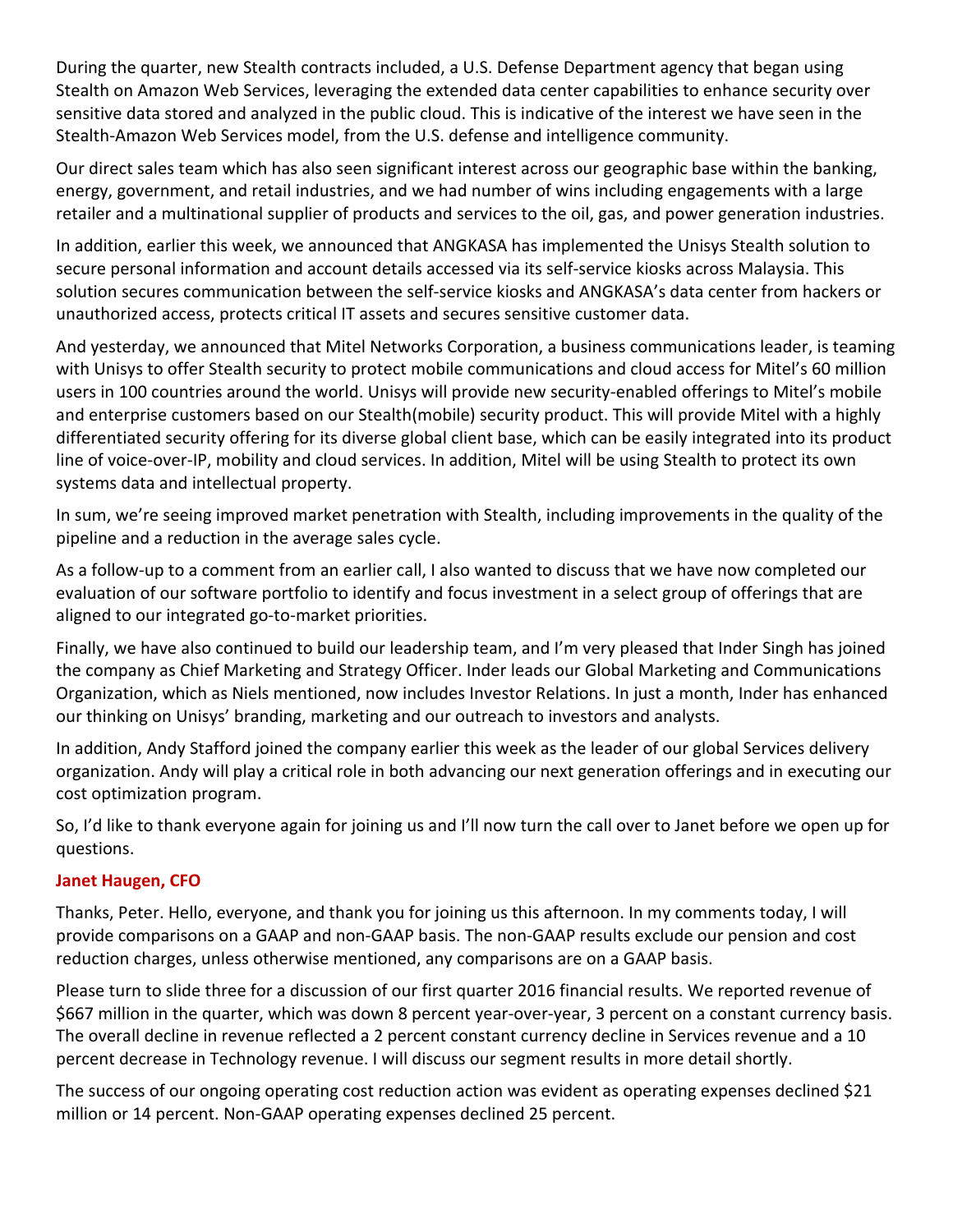Our non‐GAAP operating margin of 2.9 percent, rose 320 basis points year‐over‐year, reflecting the benefit of the cost reduction actions taken by the company. In the quarter, we continued to execute against our cost reduction program. Our actions in the quarter generated approximately \$25 million in annualized run rate savings, which raised our program-to-date savings to \$125 million against the target of \$200 million as we exit 2016. We remain on track.

Our first quarter 2016 diluted loss per common share was \$0.80, which included \$0.49 for cost reduction charges and \$0.42 for pension expense. This compares to a diluted loss per share of \$0.87 in the year ago quarter, which included \$0.55 for pension expense.

Non‐GAAP diluted earnings per common share was \$0.11 in the first quarter of 2016, versus a loss of \$0.32 in the year ago quarter.

In the first quarter, we recorded a tax provision despite recording a pre-tax loss. As I have said previously, our effective tax rate varies significantly quarter‐to‐quarter based on the geographic distribution of our income in that quarter. Based on our current tax position, future quarterly results with a comparable geographic distribution of income would likely include a tax provision even in periods with a pre‐tax loss.

Adjusted EBITDA for the first quarter of 2016 was \$60 million versus \$43 million in the prior‐year quarter. Adjusted free cash flow improved \$100 million year-over-year to \$38 million in the first quarter of 2016.

Moving to slide four, which shows our first quarter 2016 revenue by segment, geography, industry and revenue type. From a segment view, Services represented 89 percent of our first quarter 2016 revenue. Looking at some of the Services revenue in more detail, Cloud and Infrastructure Services revenue was 50 percent of our overall revenue, and decreased 7 percent on a constant currency basis, reflecting lower contract volume on Public Sector accounts in the U.S.

Application Services were 32 percent of our overall revenue and increased 10 percent on a constant currency basis, on the strength of Justice Law Enforcement and Border Security work, particularly in our U.S. Federal business.

BPO revenue was 7 percent of our overall revenue. All of which is delivered outside the U.S. Half of the yearover‐year decline was due to currency with the other half a result of lower revenue from our iPSL joint venture in the UK.

Moving to a geographic view. Revenue from the U.S. and Canada, which represented 51 percent of our first quarter revenue, declined 3 percent in constant currency, principally reflecting lower year‐over‐year Technology revenue. Incremental project work in our U.S. Federal business drove the sixth consecutive quarter of year‐over‐year U.S. Federal services revenue growth. But we do not expect to see that level of project work to extend into the second quarter of 2016.

Our EMEA region reported an 8 percent constant currency revenue decline due largely to the lower BPO revenue, I mentioned a moment ago.

Asia Pacific and Latin America regions reported constant currency growth of 9 percent and 8 percent, respectively. In Asia Pacific, Services revenue growth, which largely reflected the benefit of the recent New South Wales government contract win and higher BPO volumes, offset lower Technology revenue in the quarter. In Latin America, we saw growth both in Services and Technology revenue.

To discuss our first quarter segment results in more detail, please turn to slide five. Services revenue declined 2 percent in constant currency as declines in Cloud and Infrastructure and BPO offset the growth in Application Services.

Services gross profit margin rose 10 basis points year‐over‐year to 14.2 percent. We continue to pursue higher margin services to improve the aggregate margin profile of our Services business. Our Services operating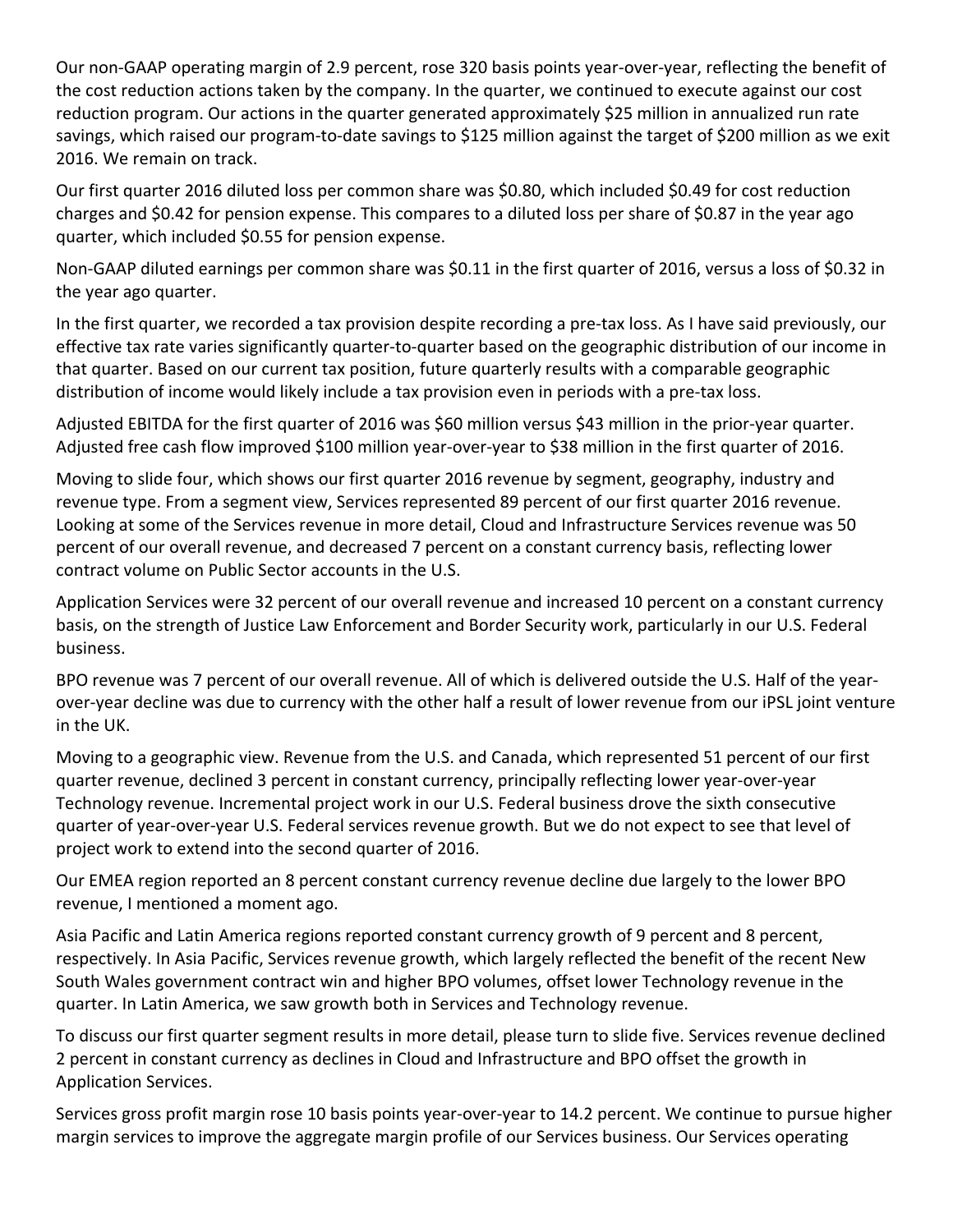margin of 0.7 percent in the first quarter of 2016 rose 200 basis point year-over-year, reflecting the benefit of the operating cost reductions we have taken over the past 12 months.

Technology revenue decreased 10 percent in constant currency, reflecting reduced ClearPath Forward revenue, which can vary significantly from quarter-to-quarter based on the timing of license renewal. Technology operating margin percent more than tripled year‐over‐year to 18.1 percent due to the benefit of the operating cost reduction.

For some comments on Services order bookings and backlog, please turn to slide six. The first quarter of 2016 was a soft booking quarter overall with orders of approximately \$300 million. From an industry vertical perspective, the Financial and U.S. Federal sectors had order growth, while Commercial and Public Sector declined.

As Peter mentioned, we have a strong pipeline for the balance of 2016 and are focused on executing against the opportunities we have to improve our order bookings and build backlog. We ended the first quarter with \$4.1 billion in Services backlog. Of that Services backlog, approximately \$545 million is expected to convert into second quarter 2016 Services revenue.

Moving to cash flow, please turn to slide seven for an overview of our performance in the quarter. Our cash flow performance improved year-over-year. We generated cash flow from operations of \$24 million in the first quarter of 2016, compared to cash usage of \$43 million in the first quarter of 2015.

Free cash flow improved by \$89 million year-over-year as a result of the increased operating cash flow, and lower capital expenditures. Adjusted free cash flow improved by \$100 million year‐over‐year to \$38 million in the first quarter of 2016.

At the end of the first quarter, the company had \$514 million in cash. The debt balance at March 31, 2016 was \$465 million.

Please turn to slide eight, for a discussion of our recent convertible notes offering. On March 15, we issued \$190 million of five-year 5.5 percent coupon, unsecured convertible senior notes with approximately \$160 million in net proceeds after fees associated with the transaction and the cost of the capped called transaction.

About a week ago, we issued an additional \$23.5 million of the notes with the exercise of a portion of the underwriter's over‐allotment. These notes have the same terms and conditions as the notes we issued in March. In connection with the issuance of these additional notes, we entered into further capped call transactions at a cost of \$3 million, which raised the total cost of the capped call transaction to about \$27 million.

The total value of the offering was \$213.5 million and Unisys received net proceeds of \$180 million in total. The proceeds of the offerings are for general corporate purposes. This additional liquidity provides the company with more flexibility to address future capital requirements, including the August 2017 maturity of \$210 million of 6.25 percent senior notes.

In light of the uncertainty within the high-yield debt market and our evaluation of other financing alternatives available to us, we felt it was in the best long-term interest of the company to secure financing, which provides Unisys with a stronger balance sheet to address the near‐term maturities, support our business, and enhance our ability to invest in the company as we execute against our business strategy.

With respect to our pension obligations, there has been no change to our previous estimates on pension expense or contribution for 2016. Returns on the assets associated with the U.S. plan were approximately 1 percent for the first quarter 2016.

On our fourth quarter 2015 earnings call in late January, we provided financial guidance for 2016. We continue to expect overall 2016 revenue in the range of \$2.775 billion to \$2.875 billion. We anticipate a non‐GAAP